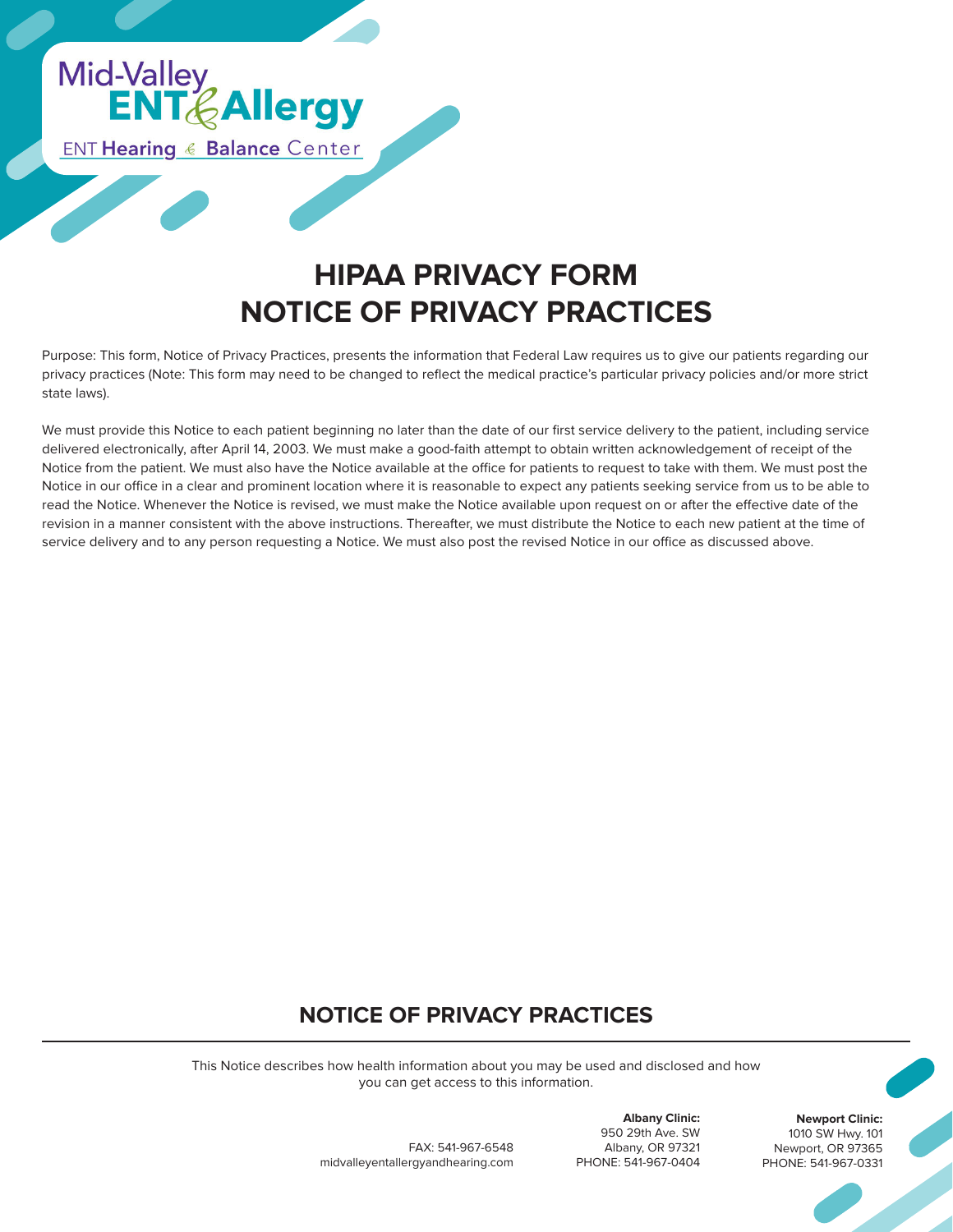# **Please Review It Carefully The Privacy of Your Health Information Is Important to Us**

## **OUR LEGAL DUTY**

We are required by applicable Federal and State Law to maintain the privacy of your health information. We are also required to give you this Notice about our privacy practices, our legal duties, and your rights concerning your health information. We must follow the privacy practices that are described in this Notice while it is in effect. This Notice takes effect April 15, 2003, and will remain in effect until we replace it.

We reserve the right to change our privacy practices and the terms of this Notice at any time, provided such changes are permitted by applicable law. We reserve the right to make the changes in our privacy practices and the new terms of our Notice effective for all health information that we maintain, including health information we created or received before we made the changes. Before we make a significant change in our privacy practices, we will change this Notice and make the new Notice available upon request.

You may request a copy of our Notice at any time. For more information about our privacy practices, or for additional copies of this Notice, please contact us using the information listed at the end of this Notice.

### **USES AND DISCLOSURES OF HEALTH INFORMATION**

We use and disclose health information about you for treatment, payment and health care operations. For example:

- **• Treatment:** We may use or disclose your health information to a physician or other health care provider providing treatment to you.
- **Payment:** We may use and disclose your health information to obtain payment for services we provide to you.
- **• Health Care Operations:** We may use and disclose your health information in connection with our health care operations. Health care operations include quality assessment and improvement activities, reviewing the competence or qualifications of health care professionals, evaluating practitioner and provider performance, conducting training programs, accreditation, certification, licensing or credentialing activities.

#### **YOUR AUTHORIZATION:**

In addition to our use of your health information for treatment, payment, or health care operations, you may give us written authorization to use your health information or to disclose it to anyone for any purpose. If you give us an authorization, you may revoke it in writing at any time. Your revocation will not affect any use or disclosures permitted by your authorization while it was in effect. Unless you give us a written authorization, we cannot use or disclose your health information for any reason except those described in this Notice.

#### **TO YOUR FAMILY AND FRIENDS:**

• We must disclose your health information to you, as described in the Patient Rights section of this Notice. We may disclose your health information to a family member, friend or other person to the extent necessary to help with your health care or with payment for your health care, but only if you agree that we may do so.

#### **PERSONS INVOLVED IN YOUR CARE:**

• We may use or disclose health information to notify, or assist in the notification of (including identifying or locating) a family member, your personal representative or another person responsible for your care, your location, your general condition or death. If you are present, then prior to use or disclosures of your health information, we will provide you with an opportunity to object to such uses or disclosures. In the event of your incapacity or emergency circumstances, we will disclose health information based on a determination using our professional judgment disclosing only health information that is directly relevant to the person's involvement in your health care. We will also use our professional judgment and our experience with common practice to make reasonable inferences of your best interest in allowing a person to pick up filled prescriptions, medical supplies, x-rays, or other similar forms of health information.

#### **MARKETING HEALTH-RELATED SERVICES:**

We will not use your health information for marketing communications without your written authorization.

#### **REQUIRED BY LAW:**

We may use or disclose your health information when we are required to do so by law.

#### **ABUSE OR NEGLECT:**

• We may disclose your health information to appropriate authorities if we reasonably believe that you are a possible victim of abuse, neglect, or domestic violence or the possible victim of other crimes. We may disclose your health information to the extent necessary to avert a serious threat to your health or safety or the health or safety of others.